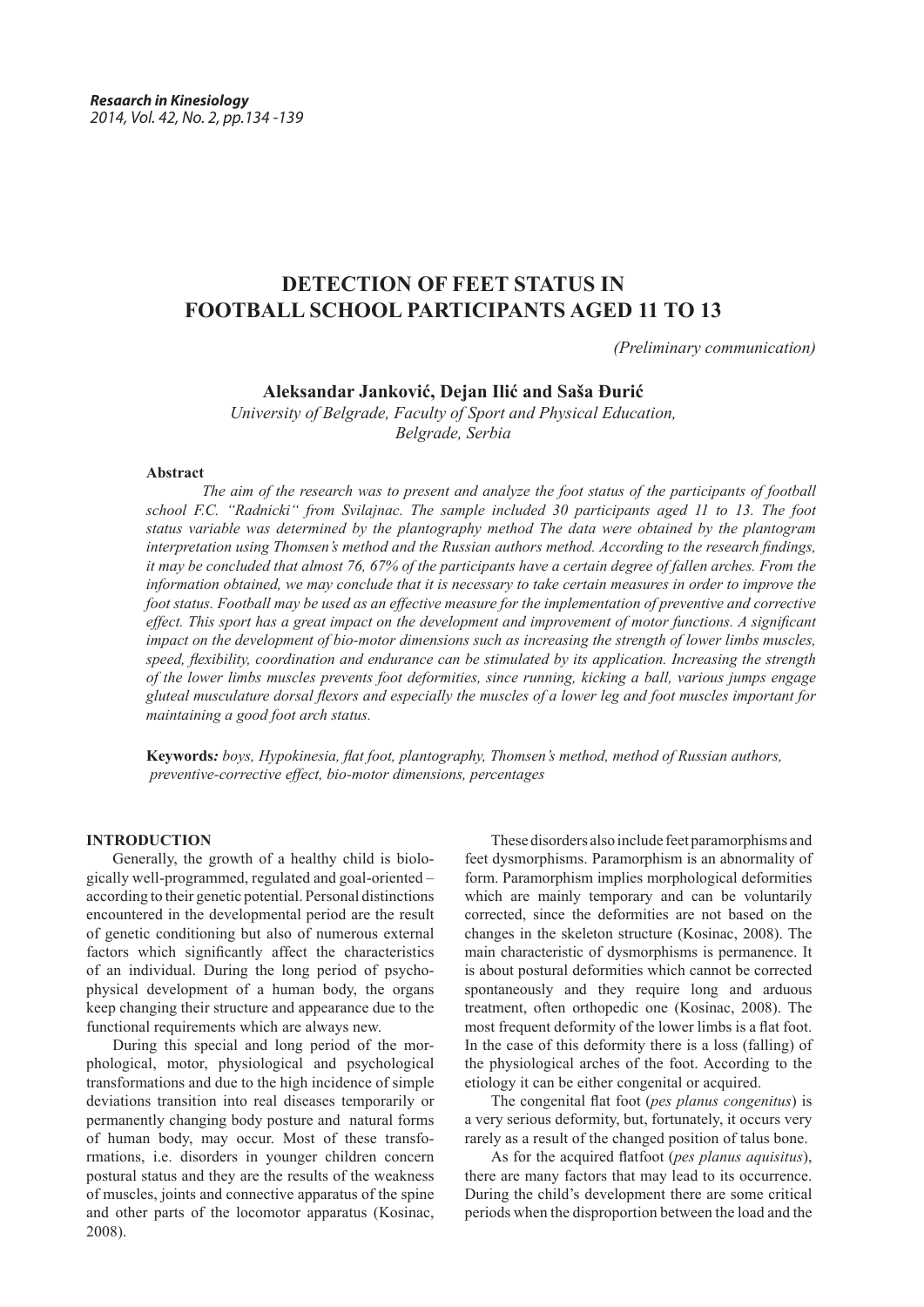ability of the foot to bear it, increases. The first period is the phase of child upright position taking; the second delicate period is adolescence, whereas foot falling may occur in adults, as well. In the case of so-called standing professions such as waiters, shop assistants, dentists, surgeons, the foot function is minimized. Static and uniform load of the same foot muscles leads to their rapid fatigue and the decrease of their function as well. (Radisavljević, 2001).

For this reason, it is necessary to move and thus maintain body function, the function of the entire body musculature and the foot musculature, too. The entire biological form and structure of a human body is movement oriented. There is no single cell in the human body, including the most selective organs and organ systems, which is not responsible for movement maintenance and which through its functioning, even in a small portion, does not affect the realization of the movement (Ugarković, 2001).

The richness of movement that sports, games and gymnastics possess is not and should not be the privilege of the young. On the contrary, movements are equally valuable to the adults because they stimulate the activity of many of their vital organs and the organ systems and significantly contribute to the increase of the body and working ability.

The expression "to move is to live" indicates that, in addition to classical methods of physical treatment, methods of active movement represent the foundation of the modern rehabilitation. The significance of movement is confirmed by the words of the great Russian philosopher Secenov "our entire activity in the end comes down to and is realized through directed motor activity". Movement is a basic biological need and it represents a basic stimulator of the growth and development of a body.

Sports games, out of which basketball, volleyball, handball and football are most frequently practiced, may also be used as an excellent tool for strengthening the body in general or for achieving special effects in certain segments of the movement apparatus. Their use should be adjusted to gender, age, body status, current physical and functional condition of an individual, i.e. to the goal pursued. These sports are rich in variety of movements, and each of them also contains some specific movements with greater engagement of the certain segment. This may be used for preventive and corrective work, correcting the negative effects of inactivity and improving physical and functional abilities (Radisavljević, 2001).

#### **METHODS**

The sample included 30 participants of the football school F.C. "Radnicki" from Svilajnac, and it is shown in Table 1:

The research involved the feet status variable determined by the plantography method. The plantograms were interpreted and the data were obtained by two methods: Thomsen's method and the method of Russian authors.

Falling of the feet arches may be checked most precisely by the plantography method. In plantography, a metal or a plastic container with multi-layer gauze evenly moistened with a colored substance placed on its bottom, is used. Ink or printing solution mixed with water is most frequently used. Two A4 paper sheets are placed behind the container. A treated person, after putting both feet in the container, steps out of the container leaving the footprints of both feet in the middle of the papers.

Thomsen's method (Figure1) is carried out in the following way: a line is drawn from the centre of the heel, which is precisely determined on a plantogram, towards the lateral edge of the third toe. It represents a boundary line between a normal and a fallen foot and it is known as Mayer's line. If the footprint does not exceed this line toward the medial edge of the foot, the foot is considered normal according to this method's criterion. The footprint exceeding the line indicates certain falling of the longitudinal arch of the foot, requiring further analysis of a plantogram. Further processing implies drawing a tangent connect ing the headmost part of the print of heel's medial edge and the footprint of the front foot. After that, the Mayer's line is perpendicularly connected with a ruler to the closest part of the footprint around the middle of its plantum (line segment A), given in millimeters. Then, from the same point of Mayer's line, a line segment B given in millimeters is drawn perpendicular to the tangent connecting the heel and the front foot. After obtaining these two values in order to calculate the index percentage of the longitudinal foot arch, the values are put into A/B x 100 relation. The obtained percentage indicates the degree of the longitudinal foot arch falling, as follows:

- $\geq 1$ -30% represents 1<sup>st</sup> degree of the fallen arches,
- $\geq 31 60\%$  represents 2<sup>nd</sup> degree of the fallen arches,
- $\triangleright$  over 61% represents 3<sup>rd</sup> degree of the fallen arches.

The disadvantage of this method is that people with normal foot arch are left without the index, i.e. their index is zero, so it makes statistical data analysis more difficult.

The method of Russian authors (Figure 2) is the simplest one. According to it, a plantogram in the front part of the foot and at the level of the first and the fifth metatarsal bone as well as the heel print, are divided into five equal sections. If the footprint, seen from the lateral towards medial part, does not exceed two of the five drawn sections, that is considered a good foot. The footprint covering three of the five drawn sections indicates the first degree, four of the five sections represent the second degree and five out of five signify the third degree of the fallen arches (Ilić, 2012).

#### **RESULTS AND DISCUSSION**

Upon processing, the data obtained were shown statistically in a table form, they were descriptively analyzed and conclusions were reached.

We have come to the conclusion that 7 participants, i.e. 23,33% of the overall number of the participants of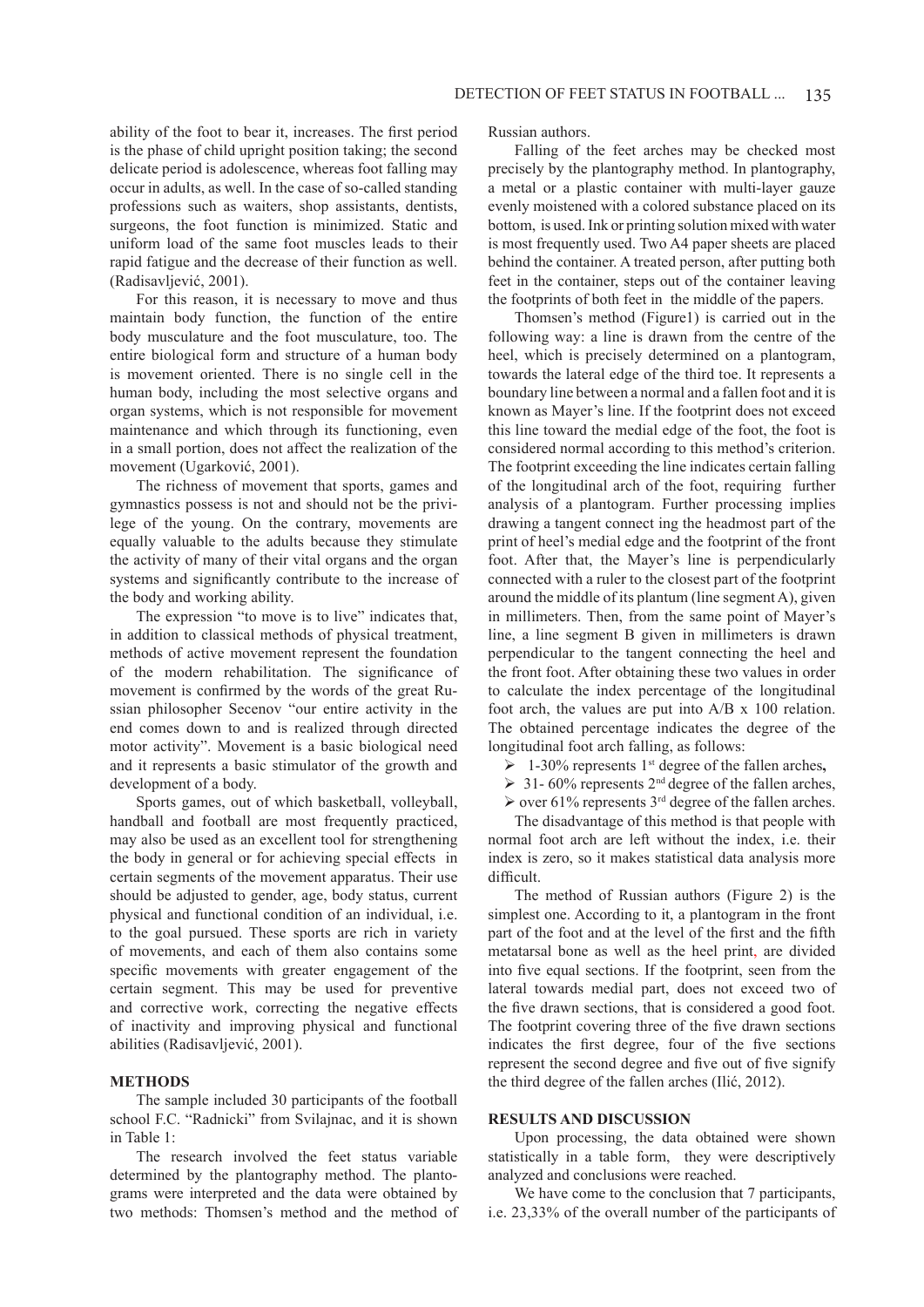| Number | Date of<br><b>Birth</b> | Playing<br>experience | Dominant leg | Body<br>weight | Body<br>height |
|--------|-------------------------|-----------------------|--------------|----------------|----------------|
| 1.     | 22.1.2002.              | 4 years               | right        | 48.5           | 154.2          |
| 2.     | 12.3.2001.              | 7 years               | left         | 48.1           | 160            |
| 3.     | 16.7.2000.              | 2 years               | right        | 60.2           | 165.6          |
| 4.     | 17.3.2001.              | 2 years               | right        | 45.5           | 139            |
| 5.     | 27.1.2002.              | 1 year                | right        | 34.1           | 150            |
| 6.     | 8.3.2002.               | 4 years               | right        | 41.1           | 147            |
| 7.     | 18.7.2001.              | 4 years               | left         | 58             | 164.2          |
| 8.     | 15.3.2001.              | 4 years               | right        | 49.5           | 159.5          |
| 9.     | 23.7.2001.              | 4 years               | right        | 59.4           | 161            |
| 10.    | 31.10.2002.             | 3 years               | right        | 36.9           | 148            |
| 11.    | 31.10.2002.             | 3 years               | right        | 41             | 146.2          |
| 12.    | 28.2.2002.              | 7 years               | right        | 4.5            | 138.2          |
| 13.    | 21.3.2002.              | 5 years               | left         | 29.3           | 137            |
| 14.    | 22.8.2000.              | 3 years               | right        | 43.5           | 147            |
| 15.    | 27.3.2001.              | 2 years               | right        | 60             | 170.2          |
| 16.    | 20.4.2002.              | 1 year                | right        | 56.4           | 160.5          |
| 17.    | 15.11.2000.             | 4 years               | right        | 46.6           | 160.5          |
| 18.    | 30.6.2000.              | 1 months              | right        | 55.4           | 162.3          |
| 19.    | 10.2.2003.              | 3 months              | right        | 69.5           | 149            |
| 20.    | 31.7.2000.              | 1 year                | right        | 38.2           | 146            |
| 21.    | 30.1.2002.              | 1 year                | right        | 30             | 137.1          |
| 22.    | 24.3.2001.              | 1 year                | right        | 52.3           | 159            |
| 23.    | 5.4.2002.               | 6 years               | right        | 35.5           | 142            |
| 24.    | 11.8.2001.              | 2 years               | right        | 51.4           | 157.3          |
| 25.    | 11.5.2002.              | 9 months              | left         | 55.5           | 152.6          |
| 26.    | 2.2.2000.               | 7 months              | right        | 62.2           | 165.2          |
| 27.    | 22.5.2002.              | 6 months              | right        | 44             | 147.7          |
| 28.    | 27.7.2000.              | 1 year                | right        | 48.2           | 170.3          |
| 29.    | 20.1.2002.              | 3 years               | right        | 41.5           | 139.2          |
| 30.    | 20.11.2000.             | 8 months              | right        | 66.1           | 171.9          |

*Table 1. The sample*



### *Figure 1. Plantogram interpretation via Thomsen's method*

the football school F.C "Radnicki "form Svilajnac, have regular feet (Table 2).

In Table 3 the review of the results obtained using both methods mentioned is shown.

The interpretation of the results obtained by plantogram interpretation using Thomsen's method:



Analyzing results in Table 4, we may conclude that 11 participants (37%) have regular left foot, 15 participants have the first degree of the fallen arches (50%), 3 participants have the second degree of the fallen arches (10%), and 1 participant has the third degree of the fallen arches (3,33%).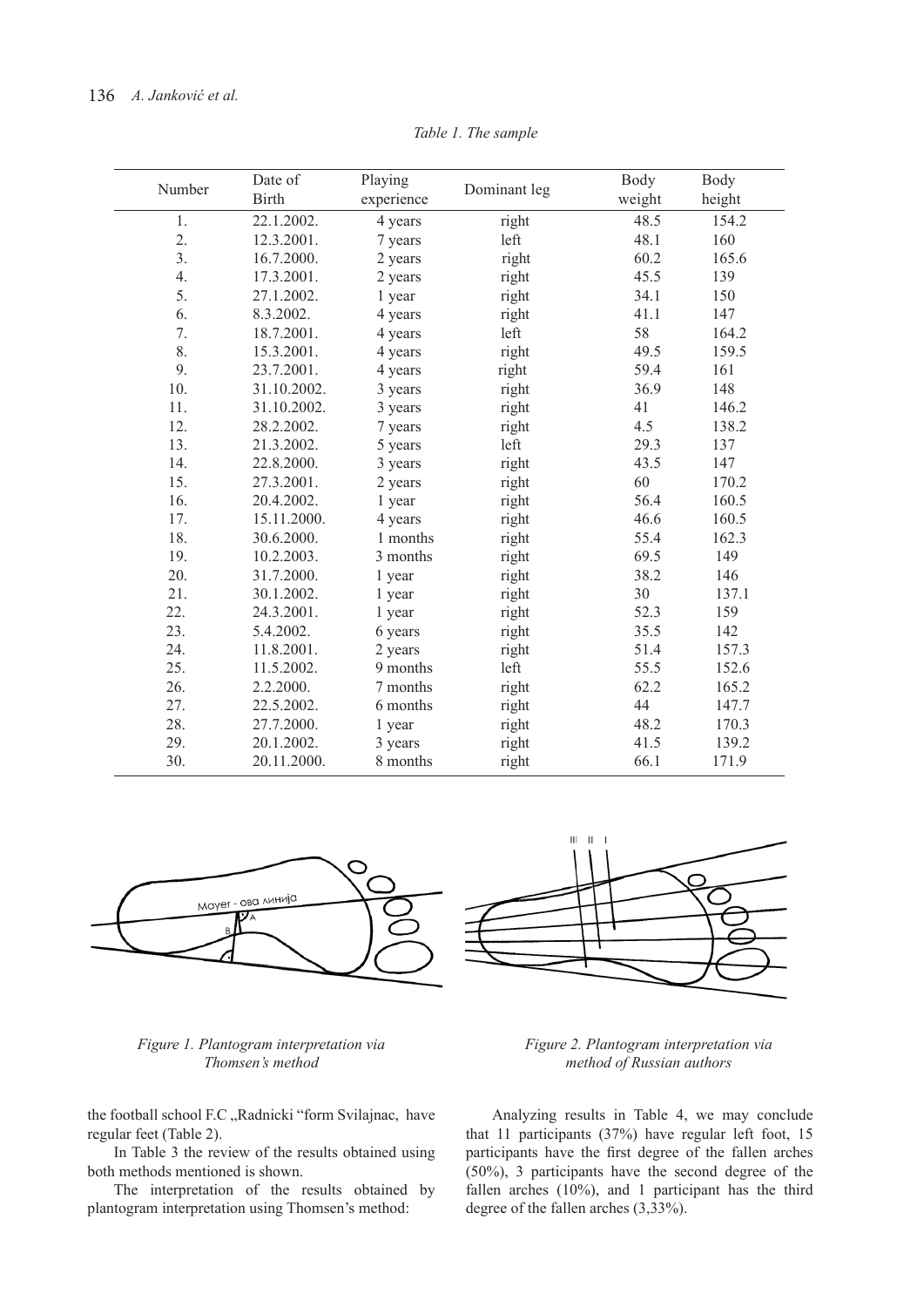| Sample         | Number of<br>participants | Percentage<br>of participants |  |
|----------------|---------------------------|-------------------------------|--|
| Overall number | 30                        | $100\%$                       |  |
| Regular feet   |                           | 23.33%                        |  |
| Flat feet      | 23                        | 76.67%                        |  |

# *Table 2. Number and percentage of participants in relation to feet status*

# *Table 3. Rewiev of the results obtained by plantogram interpretation using both methods*

|        | Thomsen's<br>method |            | Method of Russian<br>authors |                  |
|--------|---------------------|------------|------------------------------|------------------|
| Number | Left foot           | Right foot | Left foot                    | Right foot       |
| 1.     | 10,00%              | 13,60%     | 1                            | ı                |
| 2.     | 85,11%              | 92,59%     | 3                            | $\overline{3}$   |
| 3.     | /                   | 7          | $\overline{0}$               | $\boldsymbol{0}$ |
| 4.     | 8,25%               | 18,70%     | 1                            | 1                |
| 5.     | 10,00%              | 7,50%      | 1                            | $\boldsymbol{0}$ |
| 6.     |                     | 2,33%      | $\overline{0}$               | $\mathbf{0}$     |
| 7.     | 15,78%              | 18,82%     | 1                            | $\mathbf{1}$     |
| 8.     | 16,60%              | 13,15%     | 1                            | $\mathbf{1}$     |
| 9.     |                     | 1          | $\mathbf{0}$                 | $\mathbf{0}$     |
| 10.    |                     | 11,90%     | $\mathbf{0}$                 | 1                |
| 11.    | 2,33%               | 21,62%     | $\overline{0}$               | $\mathbf{1}$     |
| 12.    | 2,78%               | 26,32%     | 1                            | 1                |
| 13.    | 11,43%              | 16,67%     | 1                            | $\mathbf{1}$     |
| 14.    | 35,00%              | 18,92%     | $\overline{c}$               | 1                |
| 15.    |                     |            | $\boldsymbol{0}$             | $\boldsymbol{0}$ |
| 16.    | 19,00%              |            | 1                            | $\overline{0}$   |
| 17.    | 11,79%              | 13,73%     | $\overline{0}$               | 1                |
| 18.    |                     |            | $\boldsymbol{0}$             | $\boldsymbol{0}$ |
| 19.    | 23,08%              | 18,18%     | $\overline{2}$               | $\mathbf{1}$     |
| 20.    |                     |            | $\boldsymbol{0}$             | $\mathbf{0}$     |
| 21.    | 39,47%              |            | $\overline{c}$               | $\overline{c}$   |
| 22.    | 13,16%              |            | $\boldsymbol{0}$             | $\boldsymbol{0}$ |
| 23.    | $\sqrt{2}$          | 15,86%     | $\mathbf{0}$                 | $\mathbf{1}$     |
| 24.    | 35,95%              | 41,80%     | 2                            | $\overline{2}$   |
| 25.    |                     |            | $\boldsymbol{0}$             | $\boldsymbol{0}$ |
| 26.    |                     | 11,51%     | $\mathbf{0}$                 | 1                |
| 27.    | 21,95%              | 10,81%     | 1                            | $\mathbf{1}$     |
| 28.    | 7,69%               | 13,51%     | 1                            | $\mathbf{1}$     |
| 29.    |                     |            | $\boldsymbol{0}$             | $\overline{0}$   |
| 30.    | 5,08%               | 11,20%     | $\boldsymbol{0}$             | 1                |

Review of the results obtained by plantogram interpretation using Thomsen's method:

 *Table 4. Number and percentage of participants in relation to the degree of fallen left arches* 

| Feet<br>status             | Regular<br>feet | $1st$ degree of<br>fallen arches<br>$(1-30\%)$ | $2nd$ degree<br>fallen arches<br>$(31-60\%)$ | $3rd$ degree<br>fallen arches<br>(over $61\%$ ) |
|----------------------------|-----------------|------------------------------------------------|----------------------------------------------|-------------------------------------------------|
| Number of participants     | Н               |                                                |                                              |                                                 |
| Percentage of participants | 37%             | 50%                                            | 10%                                          | 3%                                              |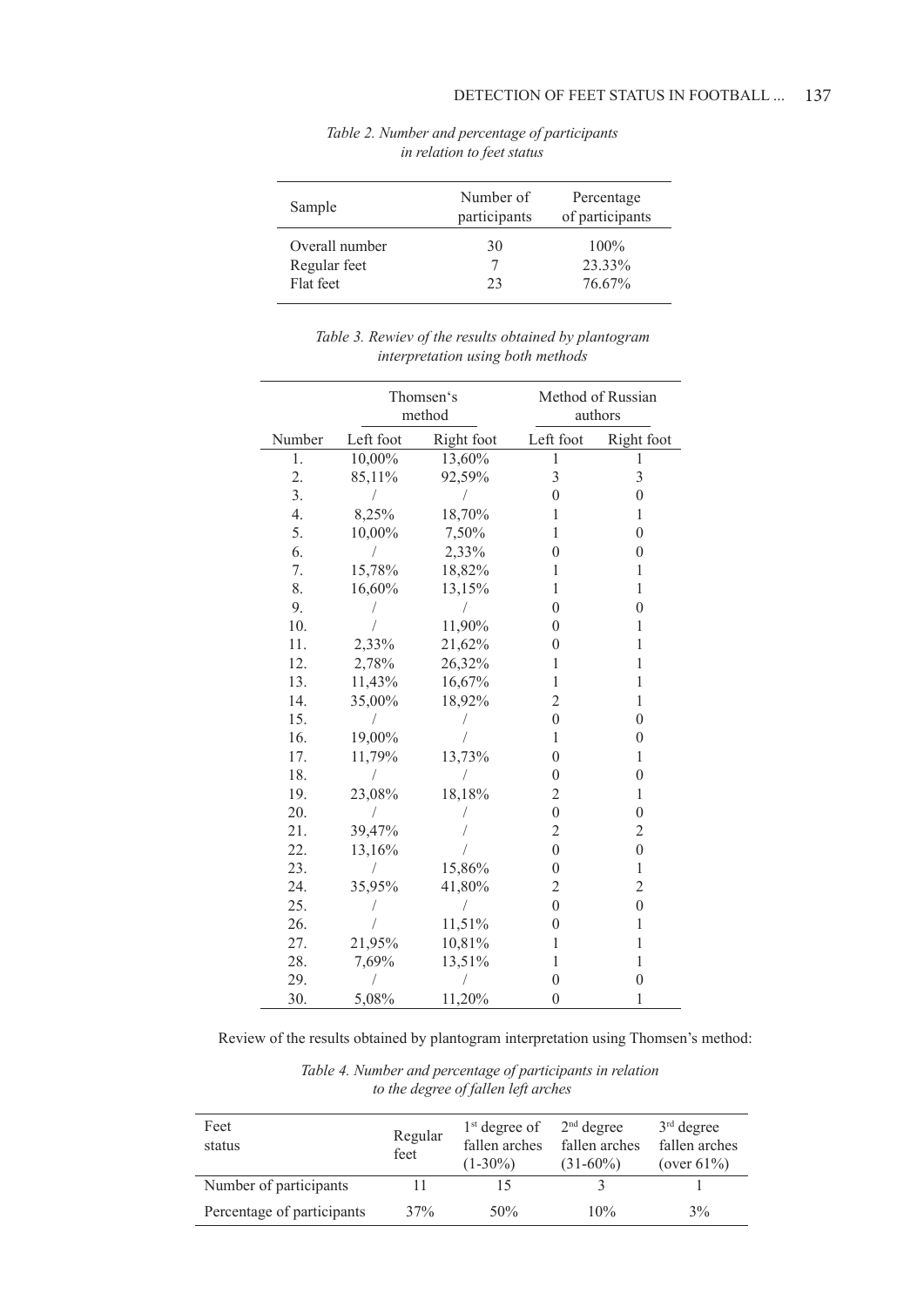| Feet status                | Regular<br>feet | $1st$ degree<br>fallen arches<br>$(1-30\%)$ | $2nd$ degree<br>fallen arches<br>$(31-60\%)$ | $3rd$ degree<br>fallen arches<br>(over $61\%$ ) |
|----------------------------|-----------------|---------------------------------------------|----------------------------------------------|-------------------------------------------------|
| Number of participants     | 10              |                                             |                                              |                                                 |
| Percentage of participants | 34%             | 60%                                         | 3%                                           | 3%                                              |

 *Table 5. Number and percentage of participants in relation to the degree of fallen right arches*

Review of the results obtained by plantogram interpretation using the method of Russian authors:

 *Table 6. Number and percentage of participants in relation to the degree of fallen left arches*

| Foot status                | Regular<br>foot | $1st$ degree<br>fallen arches<br>$(1-30\%)$ | $2nd$ degree<br>fallen arches<br>$(31-60\%)$ | $3rd$ degree<br>fallen arches<br>(over $61\%$ ) |
|----------------------------|-----------------|---------------------------------------------|----------------------------------------------|-------------------------------------------------|
| Number of participants     | 15              |                                             |                                              |                                                 |
| Percentage of participants | 50%             | 34%                                         | 13%                                          | 3%                                              |

 *Table 7. Number and percentage of participants in relation to the degree of fallen right*

| Foot status                | Regular<br>foot | $1st$ degree<br>fallen arches<br>$(1-30\%)$ | $2nd$ degree<br>fallen arches<br>$(31-60\%)$ | $3rd$ degree<br>fallen arches<br>(over $61\%$ ) |
|----------------------------|-----------------|---------------------------------------------|----------------------------------------------|-------------------------------------------------|
| Number of participants     | 11              | ١h                                          |                                              |                                                 |
| Percentage of participants | 37%             | 53%                                         | $7\%$                                        | 3%                                              |

The data in Table 5 tell us that 10 participants have the regular right foot (33,34%), 18 participants have the first degree of the fallen arches (60%), 1 participant has the second degree of the fallen arches (3,33%) and 1 participant has the third degree of the fallen arches (3,33%).

The interpretation of the results obtained by plantogram interpretation using the method of Russian authors:

Further analysis of the data in Table 6 tells us that 15 participants have the regular status of the left foot (50%), 10 participants have the first degree of the fallen arches (33,34%), 4 participants have the second degree of the fallen arches (13,33%) and 1 participant has the third degree of the fallen arches (3,33%).

Analyzing Table 7, we may conclude that 11 participants have the regular right foot (36, 67%), 16 participants have the first degree of the fallen arches (53, 33%), 2 participants have the second degree of the fallen arches (6, 67%) and 1 participant has the third degree of the fallen arches (3, 33%).

#### **CONCLUSION**

Upon processing and analyzing the data, we have come to the following conclusions:

Research results indicate that large number of

participants have the impaired foot arches, even 76, 67%.

As for the left foot:

• 11 participants have the regular foot arches, 15 participants have the first degree, 3 participants have the second degree and 1 participant has the third degree of the fallen arches (according to Thomsen's method)

• 15 participants have the regular foot arches, 10 participants have the first degree, 4 participants have the second degree and 1 participant has the third degree of the fallen arches (according to the method of Russian authors).

As for the right foot:

• 10 participants have the regular foot arches, 18 participants have the first degree, 1 participant has the second degree and 1 participant has the third degree of the fallen arches (according to Thomsen's method)

• 11 participants have the regular foot arches, 16 participants have the first degree, 2 participants have the second degree and 1 participant has the third degree of the fallen arches (according to the method of Russian authors).

Analyzing the results, it may be concluded that the Thomsen's method results and those of the Russian